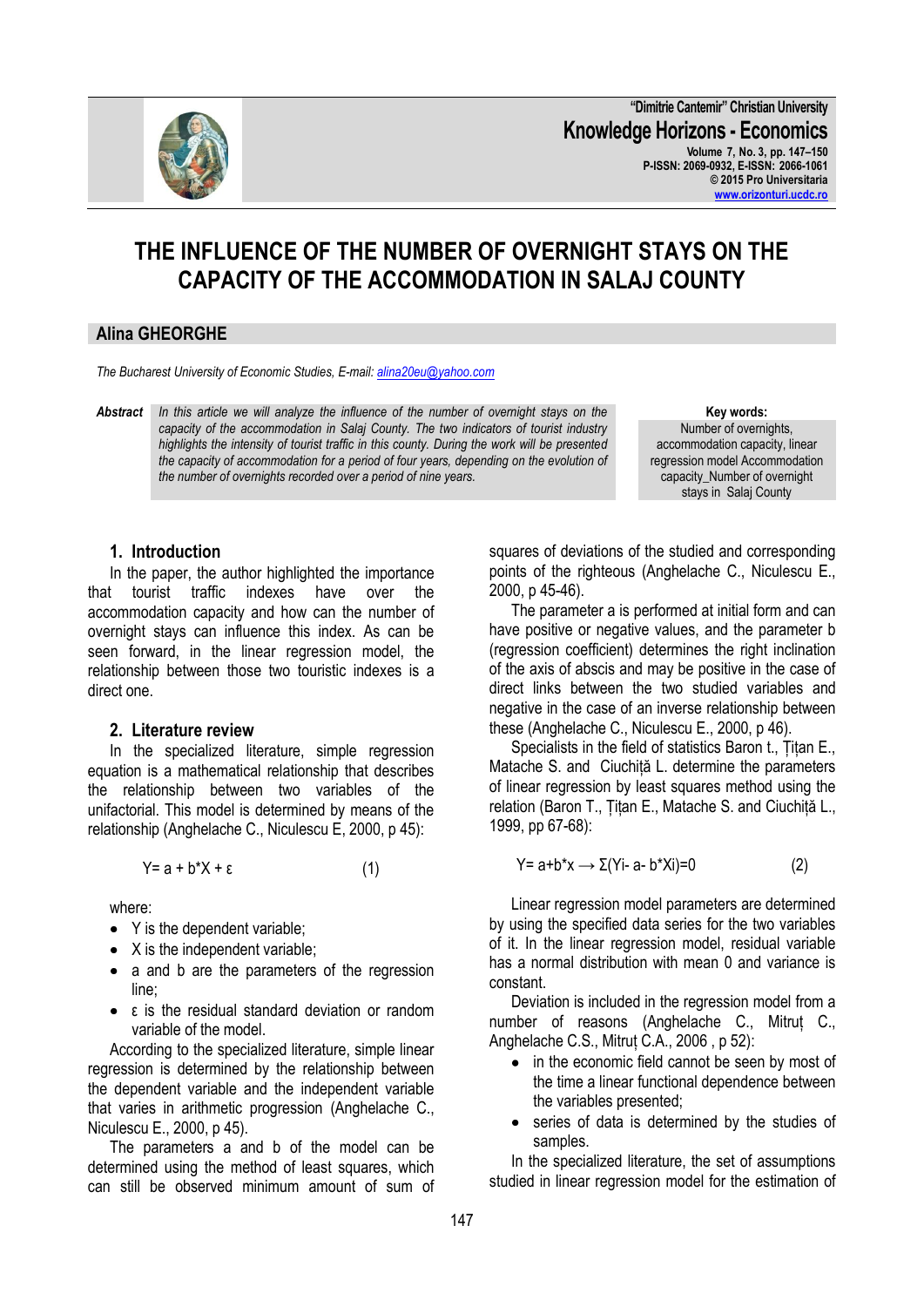parameters are (Anghelache C., Mitruț C., Anghelache C.S., Mitruț C.A., 2006 , p 53):

- lack of errors of measurement of data series;
- the average residual variable is 0;
- the dispersion invariation throw time;
- deviations are not autocorrelated;

• explanatory variable is correlated with the residual. For hypothesis testing related to linear regression model will be used an econometric software program.

# **3. Methodology of research**

During the workpaper were consulted on both national and international sources in the physical format, as well as online one.

Series of data upon which the research has been carried out has been collected on the website of the National Institute of Statistics and was processed using an informatic program.

**Linear regression model accommo–dation capacity\_number of overnight stays in salaj county**

After entering the database program for the period of nine years (2005-2013), the econometric model analysis generated by the linear regression line is shown below:

*Table 1.* Linear regression model Accommodation Capacity Number of overnight stays in Salaj County Descriptive **Statistics** 

|                                                      | Mean     | Std. Deviation |    |
|------------------------------------------------------|----------|----------------|----|
| Capacitatea de cazare in functiune (mii locuri-zile) | 3.5820E2 | 125.42614      | 91 |
| Numar innoptari(mii)                                 | 70.8222  | 13.060991      | 91 |

# *Table 2.* Model Summary<sup>b</sup>

|       |       |          | Adiusted R | Std. Error of the | <b>Change Statistics</b> |          |     |                 |               |
|-------|-------|----------|------------|-------------------|--------------------------|----------|-----|-----------------|---------------|
| Model |       | २ Square | Square     | Estimate          | R Square Change          | F Change | df1 | df <sub>2</sub> | Sig. F Change |
|       | .875a | .766     | 733        | 64.86751.766      |                          | 22,910   |     |                 | .002          |

a. Predictors: (Constant), Numar innoptari(mii)

b. Dependent Variable: Capacitatea de cazare in functiune(mii locuri-zile)

# *Table 3.* ANOVA<sup>b</sup>

| Model |            | Sum of Squares | a1 | Mean Square |             | Sig. |
|-------|------------|----------------|----|-------------|-------------|------|
|       | Regression | 96399,179      |    | 96399,179   | 22,910,002ª |      |
|       | Residual   | 29454,561      |    | 4207,794    |             |      |
|       | Total      | 125853,740     | οı |             |             |      |

a. Predictors: (Constant), Numar innoptari(mii)

b. Dependent Variable: Capacitatea de cazare in functiune(mii locuri-zile)

| Table 4. |                          |                             |            |                                  |                |      |                               |             |
|----------|--------------------------|-----------------------------|------------|----------------------------------|----------------|------|-------------------------------|-------------|
|          |                          | Unstandardized Coefficients |            | <b>Standardized Coefficients</b> |                |      | 95% Confidence Interval for B |             |
|          | Model                    | В                           | Std. Error | Beta                             |                | Sig. | Lower Bound                   | Upper Bound |
|          | (Constant)               | $-237.030$                  | 126,224    |                                  | $-1,878$ , 102 |      | $-535,504$                    | 61,443      |
|          | Numar innoptari<br>(mii) | 8.405                       | 1,756      | .875                             | 4,786,002      |      | 4,252                         | 12,557      |

a. Dependent Variable: Capacitatea de cazare în funcțiune

(mii locuri-zile)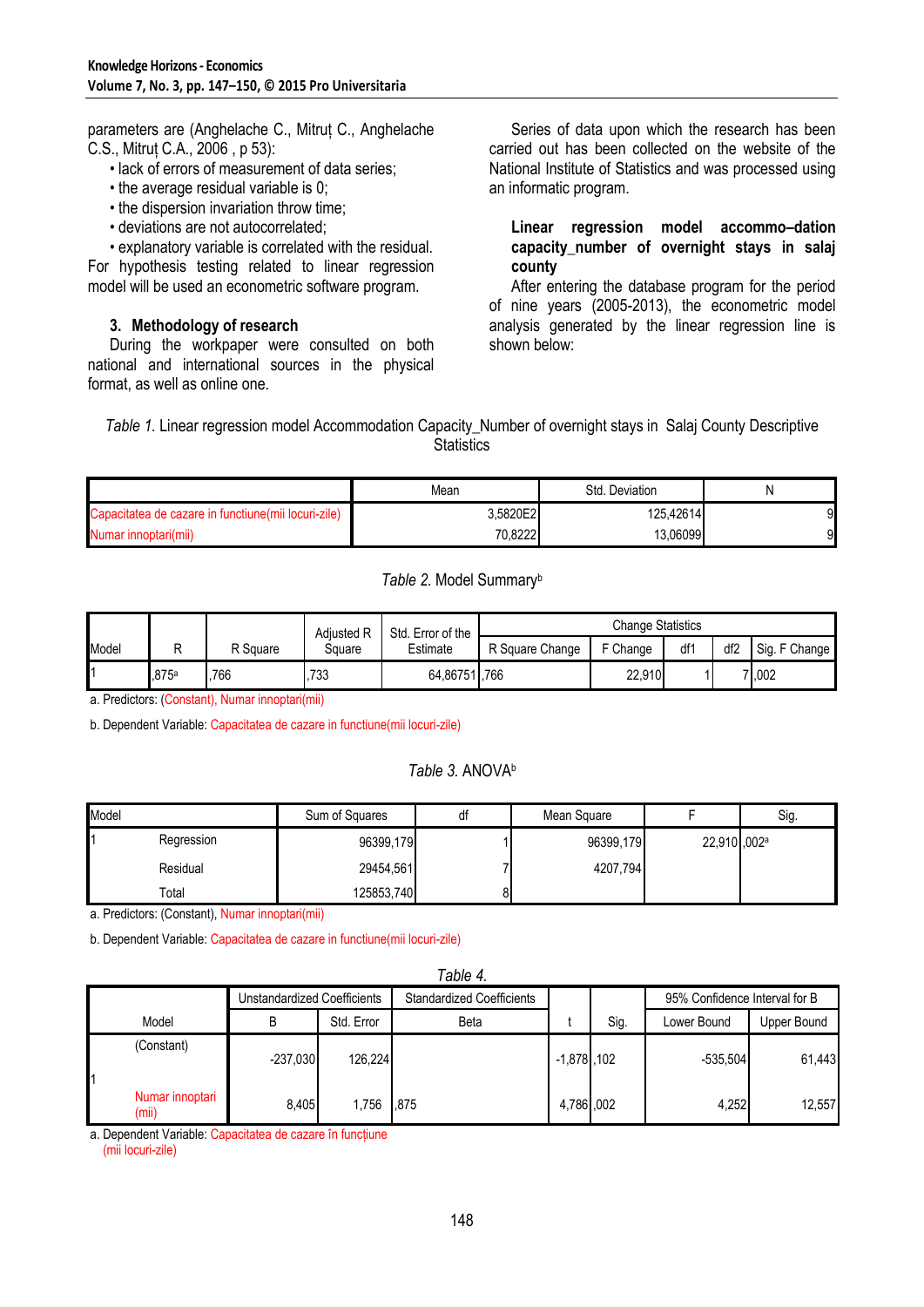*Table 5.* Collinearity Diagnostics<sup>a</sup>

|       |           |            |                 | Variance Proportions |                      |  |
|-------|-----------|------------|-----------------|----------------------|----------------------|--|
| Model | Dimension | Eigenvalue | Condition Index | (Constant)           | Numar innoptari(mii) |  |
| 11    |           | 1,985      | 1,000,01        |                      | .01                  |  |
|       |           | .015       | 11,589,99       |                      | .99                  |  |

a. Dependent Variable: Capacitatea de cazare in functiune(mii locuri-zile)

| Table 6.               |                |                 |          |                |  |  |  |
|------------------------|----------------|-----------------|----------|----------------|--|--|--|
|                        | <b>Minimum</b> | Maximum<br>Mean |          | Std. Deviation |  |  |  |
| <b>Predicted Value</b> | 218,5          | 302,54          | 3.5820E2 | 109,77202      |  |  |  |
| Residual               | $-9,42431E1$   | 1,05168E2,00000 |          | 60,67800       |  |  |  |
| Std. Predicted Value   | $-1,273$       | 1,491,000       |          | 1,000          |  |  |  |
| Std. Residual          | $-1,453$       | 1,621,000       |          | ,935           |  |  |  |

Regression model determined by SPSS 16.0 is  $Y = 8,405*x+(237,03)$ . In the output obtained can be noticed the simple correlation coefficient R, of 87.5%. This information shows that the regression model is valid and the number of overnight stays over the accommodation capacity is significant. R Square in the linear regression model is 76, 6%, indicating that its prediction power is high. At the same time, another element that determines the validity of the model is Adjusted R Square which has a value of 73,3%. Adjusted R Square represents the proportion of the accommodation capacity in operation is explained by the number of overnight stays. The regression coefficient is positive, which shows us a direct link of the two indicators in the model studyed. The Fisher test generated by SPSS regression model is appropriate and contributes greatly to the power of the regression prediction, Sig F Change-the meaning of the model being 0,002 (threshold of less than 0.05).

The analysis of ANOVA variation strengthens the validity of the model, because the variation explained in regression model is greater than that of the remaining variables.

The T test is 4.786, nonzero value, which means that the hypothesis tested in the regression model is relevant. Next, the histogram of the standard notes for residues will be presented in Figure 1.

In the histogram of residuals generated notes by SPPS 16.0 we can see a number of irregularities in the prediction model. These are small deviations from predetermined trend, because about 12.5% are influenced by other independent variables. Normal P Plot of Regression Standardized Residual highlights the fact that the distribution of the points on the graph pattern is close to reality.

This graph generated by SPSS can be observed in Figure 2.

#### Histogram

Dependent Variable: Capacitatea de cazare in functiune(mii locuri-zile)



Figure 1. The Representation of Standard Notes for Residues of the Linear Regression Model Accommodation capacity\_Number of overnights in Salaj County





Figure No.2 Cumulative probability of standard residues notes chart for linear regression model Accommodation capacity\_Number of overnight stays in Salaj County